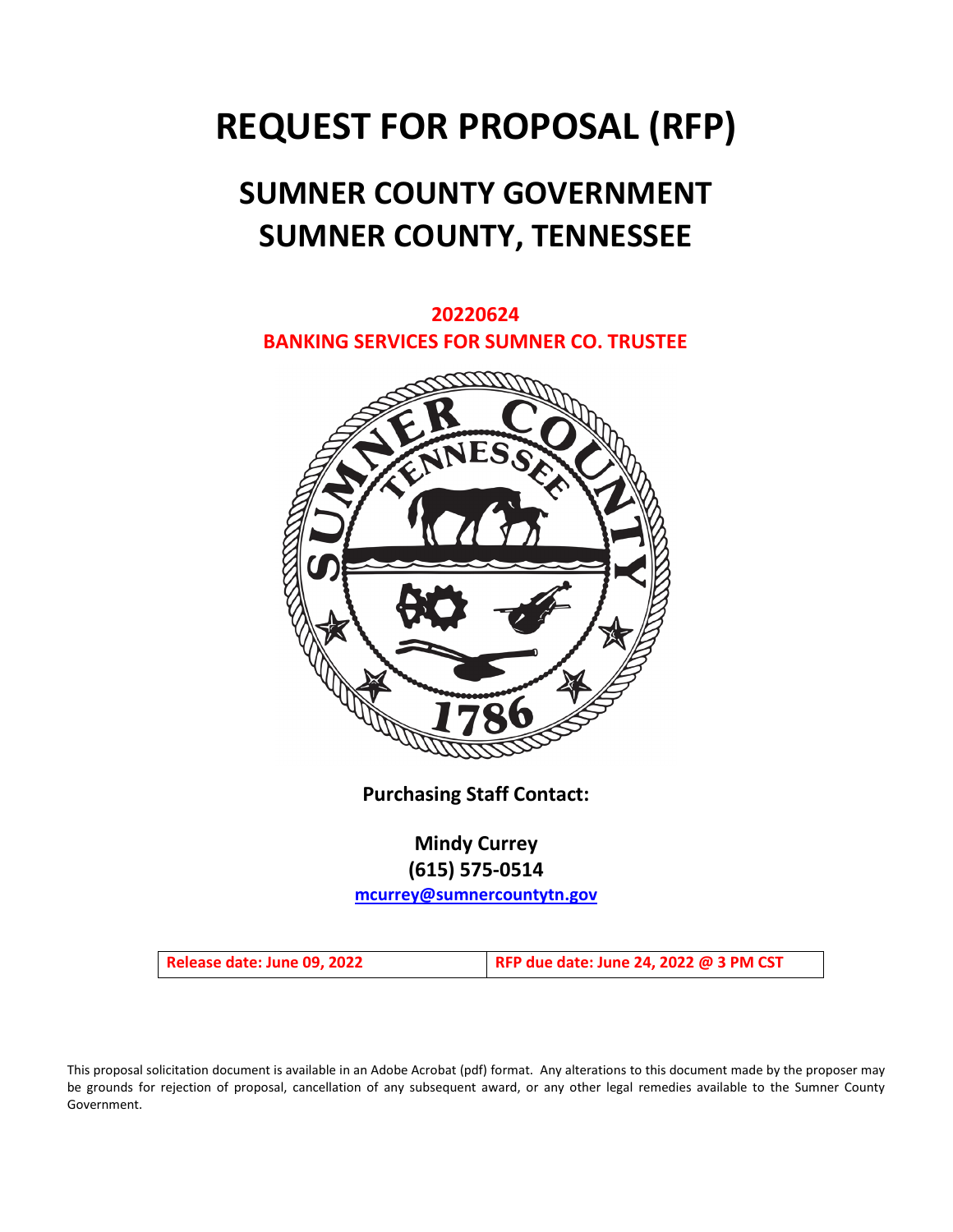Sumner County Government, herein known as Sumner County, is hereby requesting a proposal for Banking Services utilized by the Sumner County Trustee.

Upon mutual agreement by all parties, Sumner County shall grant the right to extend the terms, conditions, and prices of contract(s) awarded from this RFP to other institutions (such as state or public agencies) who express an interest in participating in any contract that results from this RFP. Each of the "piggyback" institutions will issue their own purchasing documents for purchase of the goods and/or services. Proposer agrees that Sumner County shall bear no responsibility or liability for any agreements between proposer and the other institution(s) who desires to exercise the option.

# **I. Proposal Specifications**

Reference to available specifications shall be sufficient to make the terms of the specifications binding on the proposer. The use of the name of a manufacturer, or any special brand or make in describing an item, does not restrict the proposer to that manufacturer or specific article, unless specifically stated. Comparable products of other manufacturers will be considered if proof of compatibility is contained in the proposal. Proposers are required to notify the Sumner County purchasing supervisor whenever specifications/procedures are not perceived to be fair and open. The articles on which the proposal is submitted must be equal or superior to that specified.

See following page(s) for complete specifications.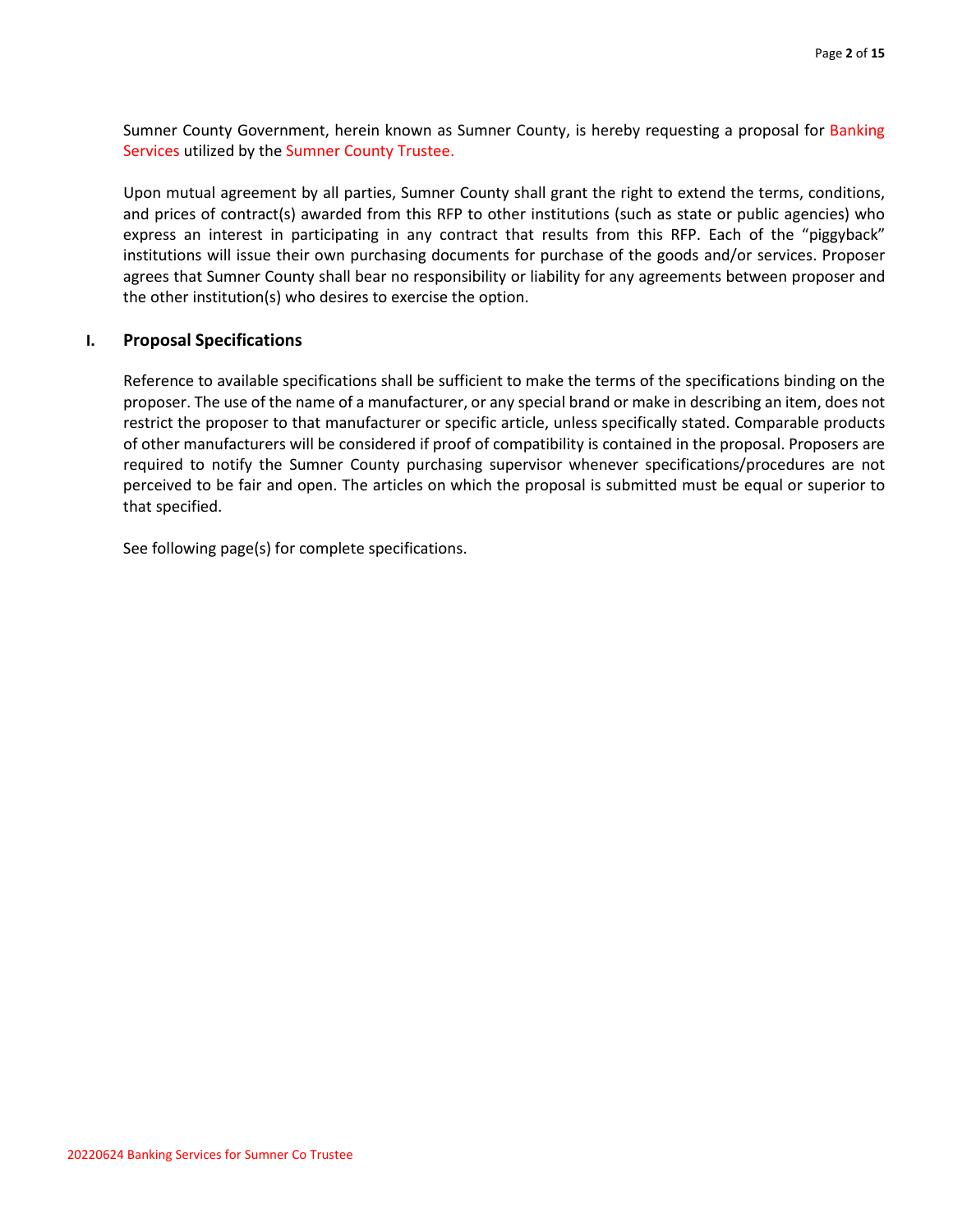# **I**. **INTRODUCTION**

Sumner County invites qualified banking institutions that maintain a full service branch within Sumner County to submit proposals to provide depository and banking services to Sumner County for a four (4) year period beginning on or about August 1, 2022 and then to continue on a month-to-month basis by mutual agreement of the parties. The Trustee's Office or the Bank may terminate the contract at any time with 90 days written notice. The trustee will maintain one (1) interest bearing warrant account. Other County offices may open accounts with the bank, as needed. The Trustee will maintain the interest-bearing account and other accounts as necessary.

# **II. INSTRUCTIONS**

- A. Telephone inquiries will **not** be accepted. Questions **must** be made in writing.
- B. Submission of **completed** proposal forms is required of all proposers.
- C. In addition to two complete copies of the proposal, each proposer shall submit two (2) copies of their annual financial report for the past two (2) years. These reports will be used by the County to determine the financial strength of the proposer. The successful proposer shall continue to furnish the County updated annual financial reports.
- D. Each proposal must give the full name and business address of the respondent. The person signing the proposal must show his/her title and must have authority to bind his or her institution in contract. All proposals must be signed in blue ink. Sub-contracting the proposed services is not permitted without the prior written approval of the Trustee unless the awarded banking institution is merged or acquired by an approved banking institution.
- E. The Trustee shall evaluate each proposal and shall file an analysis and recommendation with the Financial Management Committee.

# **III. QUALIFICATIONS REQUIRED OF BIDDERS**

- A. All banks submitting proposals must maintain a full-service banking facility located in Sumner County within 10 miles of the Sumner County Administration Building and open to take deposits until 4:00 P.M. weekdays.
- B. The successful bank must be a current and active member of the State of Tennessee Bank Collateral Pool.
- C. The successful bank must be insured by the Federal Deposit Insurance Corporation (FDIC).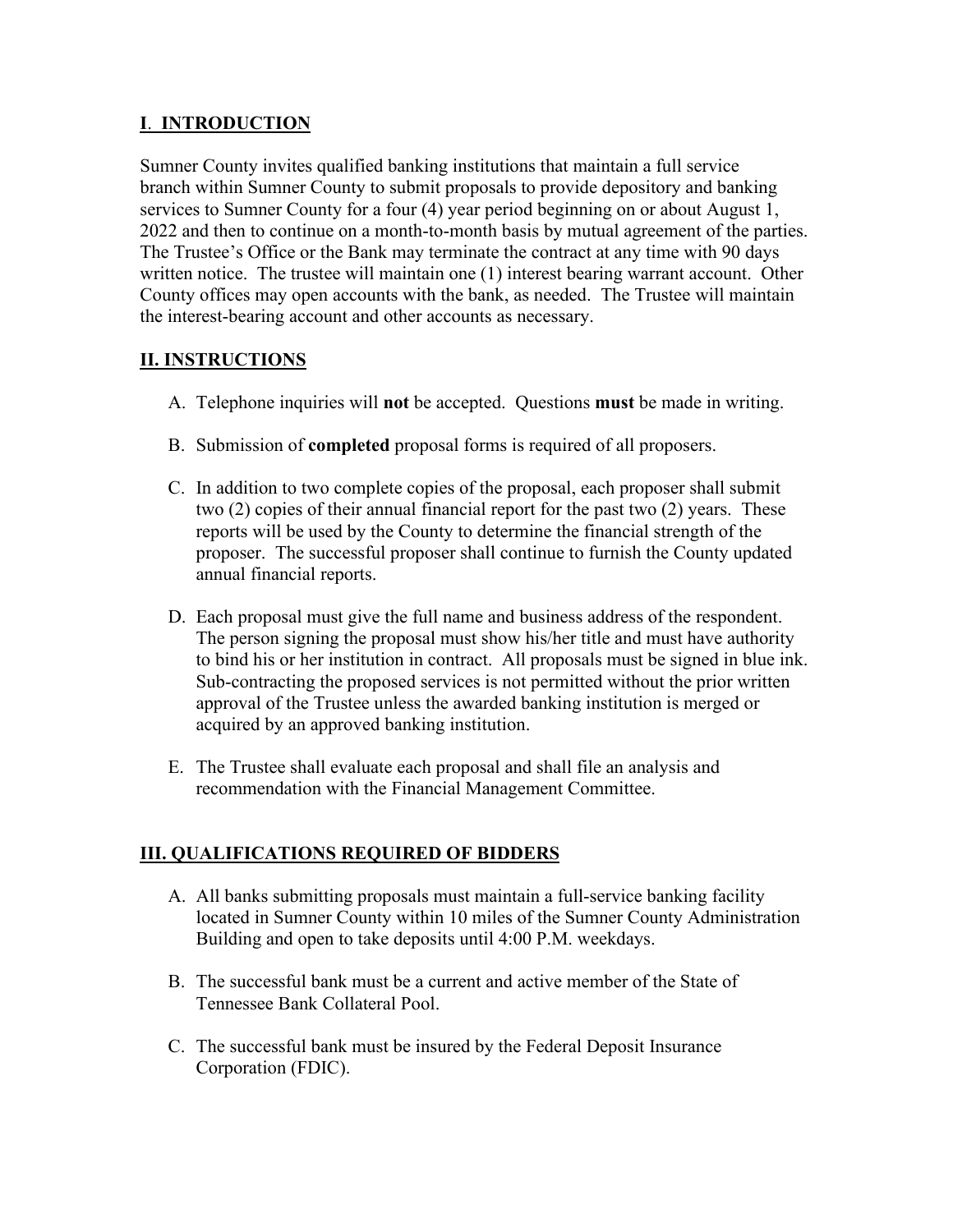- D. The successful bank must designate an easy to reach Customer Service Representative whose workplace is located at the full-service banking facility and who has decision making authority for the Trustee's account(s).
- E. The successful bank must provide the Trustee with an interest-bearing account or suitable account(s) with favorable interest rates for depository of temporary idle funds.
- F. Checks, deposit slips, and endorsement stamps used specifically by the Trustee are to be provided at no cost to Sumner County.
- G. The successful bank must provide the Trustee with locking depository bags and the ability to make secure after hour deposits.

# **IV. SPECIFICATIONS FOR HANDLING TRUSTEE/COUNTY FUNDS**

- A. Deposits will be made as needed. Generally, the Trustee's Office makes deposits daily.
- B. Sumner County will, at its sole discretion, continue to invest major funds amounts on a bid basis to other qualified institutions.
- C. The bank shall provide to the Trustee daily warrant statements.
- D. The bank shall complete all "Stop Payment Requests" in the manner and at times as directed by Sumner County.
- E. The bank shall provide authorized Trustee personnel access to monitor and manage accounts on-line, including initiation wire transfers, transferring funds, initiating stop payment orders, etc.
- F. Successful bank must explain in detail how the account(s) will be collateralized.
- G. The bank will follow all Tennessee Statutes governing Public Funds.
- H. The successful bank shall have the ability to and is expected to provide assistance or make suggestions about technology that will provide for increased automation of tax payment processing and other functions of the Trustee's Office.
- I. The County presently utilizes direct deposit of payroll checks through ACH processing. The proposal should describe its process and per item or related costs associated with this process.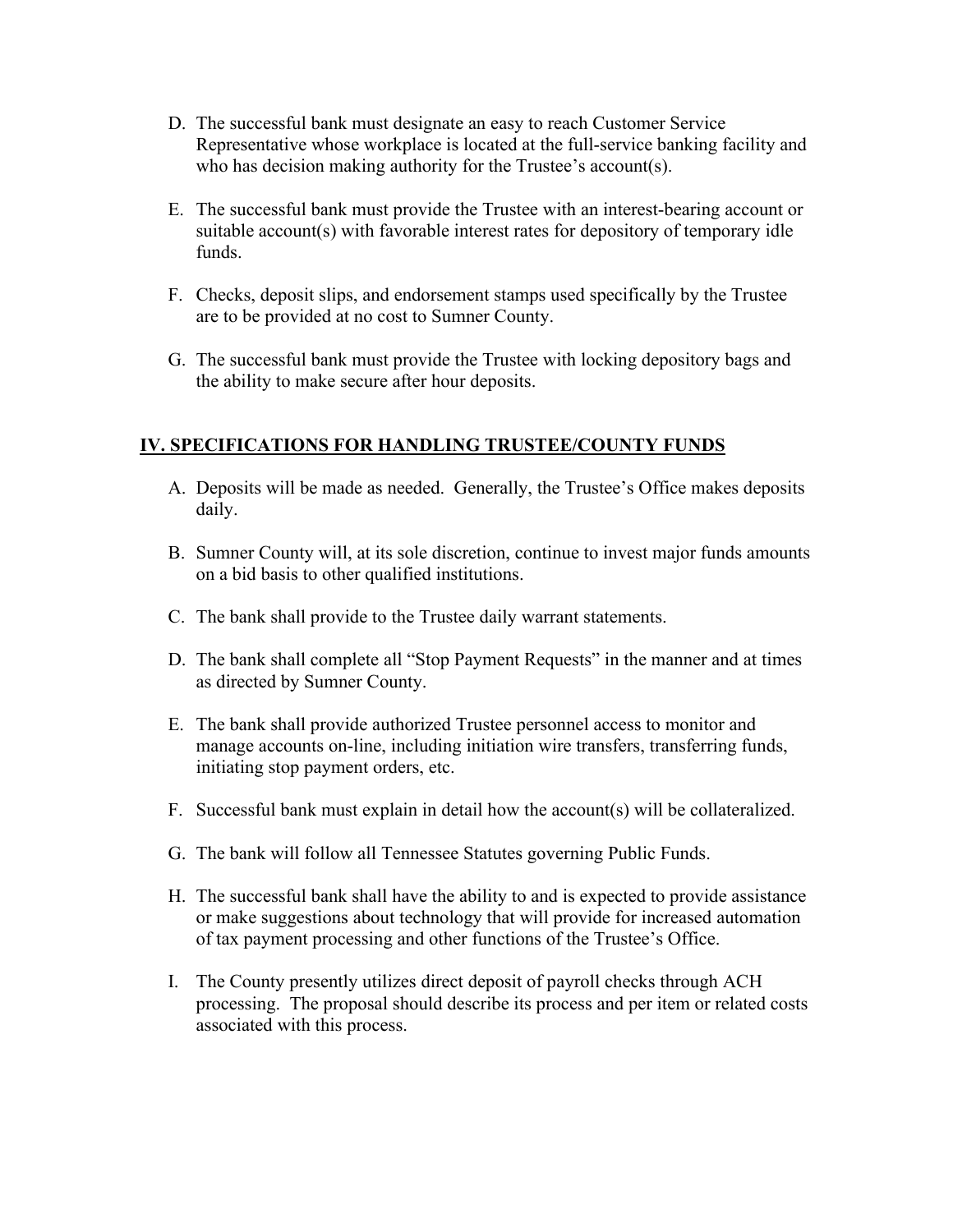# **V. PROPOSED SCHEDULE**

| Proposals Due and Opened                     |  | June 24, 2022                  | $3:00$ P.M. |
|----------------------------------------------|--|--------------------------------|-------------|
| Financial Management Committee consideration |  | July 18, 2022                  |             |
| Award Resolution to County Commission        |  | July 18, 2022                  |             |
| <b>Contract Period Begins</b>                |  | (on or about) August $1, 2022$ |             |

# **VI. TERMS AND CONDITIONS**

- A. Sumner County reserves the right to reject any and all proposals, to waive any irregularities or informalities in any proposal or in the process, and to accept or reject any item or combination of items. Selection will be to the bank making the highest and best bid to pay interest on daily balances of the county's funds, considering the lowest service charges, and considering other factors affecting safety and liquidity of County moneys.
- B. Selected financial institution that becomes a depository of County funds must secure funds as provided in the collateral pool (TCA 9-4-501 and following).
- C. Proposals shall include a minimum acceptance period of thirty (30) days from the proposal deadline.
- D. In case of errors in the extension of prices in the proposal, the unit price will govern. No proposal shall be altered or amended after the specified time for opening proposals. After proposal opening, a respondent will be permitted to withdraw a proposal only where there is an obvious clerical error in the proposal such as a misplaced decimal point, or where enforcement of the proposal would impose unconscionable hardship due to an error in the proposal resulting in a quotation substantially below the other proposals received. Withdrawal will be considered only upon written request from the banking institution.
- E. In the event that the Bank to whom the service is awarded cannot fulfill the proposal, the County may give notice to such Bank of intent to award the services to the next most qualified bank or to call for new proposals.
- F. Failure to comply with any of the terms and conditions of the RFP will be cause for termination of service.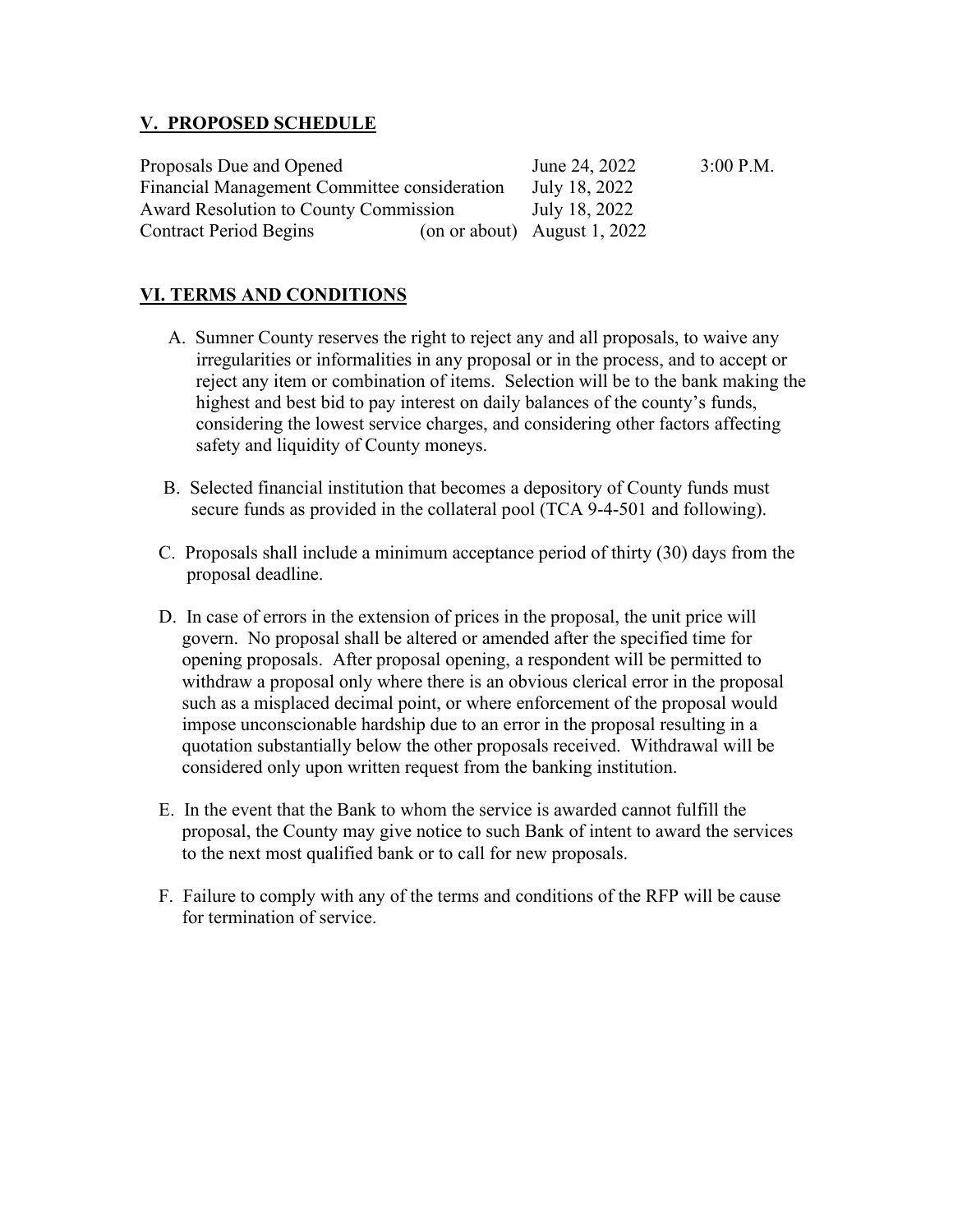Be sure to address the following items: \*

Qualifications Required

Full-Service Branch (10 miles) TN Bank Collateral Pool FDIC Member Designated Customer Rep. Interest Bearing Account No cost checks, deposit slips, stamps Locking depository bags/after hrs. secure Immediate access-no later than next day Open until 4 P.M.

Specifications for Handling Trustee Funds

Daily deposit cut off time Plan for providing daily warrant statements Trustee monitoring of account(s) Interest rate on account(s) ACH processing Wire Transfers How account will be collateralized Able to provide assistance for technology Fee Structure (please be specific)

If you quote "no individual fees" with a non-compensating balance, please be specific.

\* THIS LIST SHOULD NOT BE CONSIDERED COMPLETE BUT ONLY USED AS AN EXAMPLE OF INFORMATION NEEDED.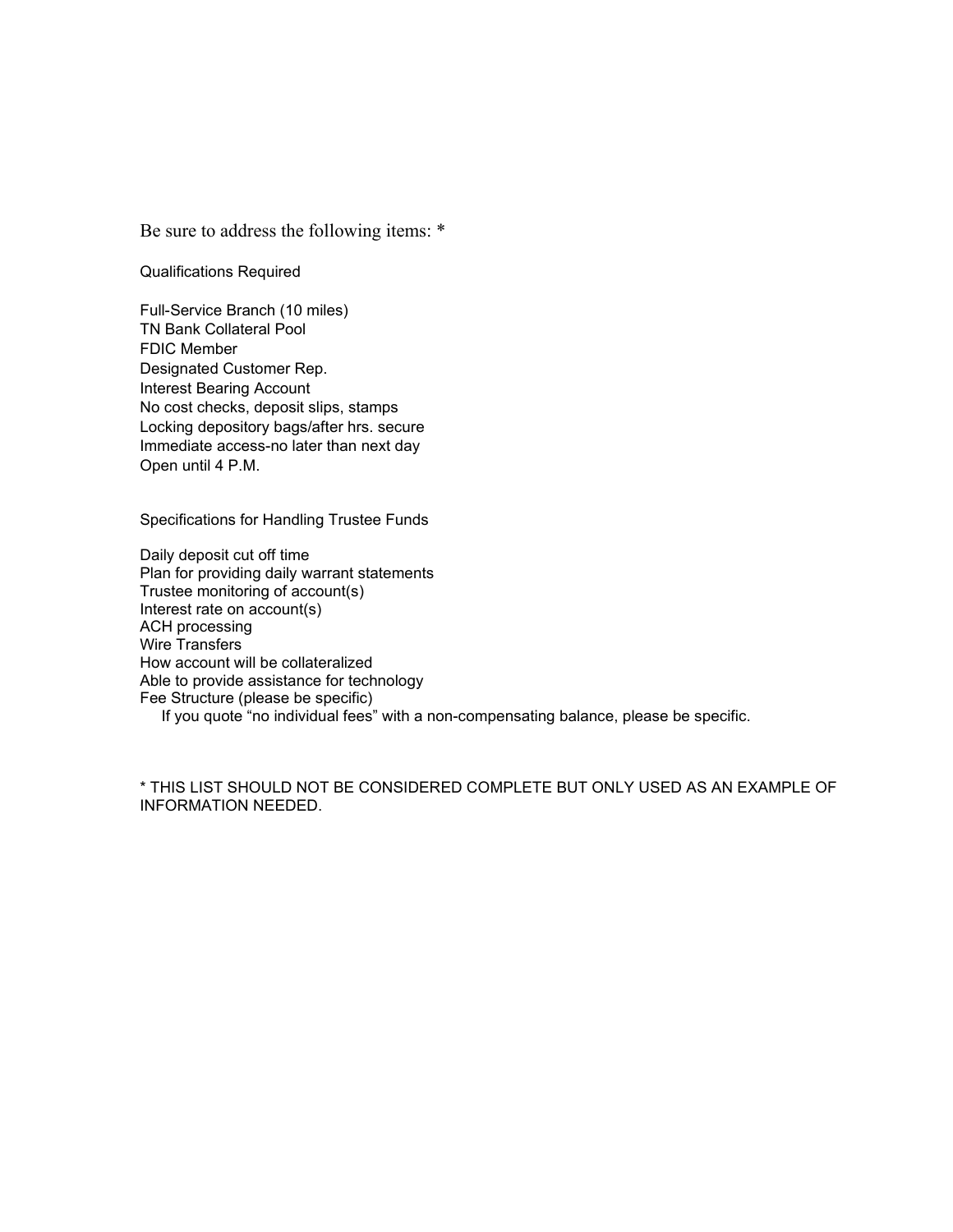## **Proposal Package**

The sealed proposal package must include all the following, when applicable. Any sealed proposal may be rejected as a non-conforming proposal if any applicable item is missing.

- Two complete copies of the proposal or one sealed copy of the proposal along with a flash drive
- Evidence of a valid State of Tennessee business license and/or Sumner County business license, if applicable. If vendor does not have current license, one must be provided within ten business days of award notification.
- Evidence of compliance with the Sumner County insurance requirements, if work is performed on Sumner County property (see section IV)
- RFP Sheet/ Contact Information/ Certification by Vendor *(Attachment 1)*
- Signed and completed Statement of Non-Collusion *(Attachment 2)*
- Drug-Free Workplace Affidavit *(Attachment 3)* Evidence of a company's safety program and, if supported, a drug testing program
- If proposal is in excess of \$25,000, a Certification Regarding Debarment, Suspension, and Other Responsibility Matters *(Attachment 4)* must be completed
- Attestation Re Personnel *(Attachment 5)* must be completed
- References *(Attachment 6)* must be completed if applicable
- Properly completed Internal Revenue Service (IRS) Form W-9

The package containing the proposal must be sealed and clearly marked on the outside of the package as follows:

# **Vendor Name/Contact Email Address 20220624 Banking Services for Sumner Co Trustee DO NOT OPEN**

Sealed proposals must be physically received by **June 24, 2022 @ 3 PM CST**. Proposals received after that time will be deemed invalid. Sumner County is not responsible for delivery from any carriers. Vendors mailing proposal packages must allow sufficient time to ensure receipt of the package by the time specified. Sumner County shall not accept proposals via electronic transmission such as email, fax, etc. There will be no exceptions. Proposals will be opened and read aloud on **June 24, 2022 @ 3 PM CST** at the address indicated below.

Proposals may be hand delivered or mailed to the following address.

Sumner County Government Attn: Purchasing Supervisor 355 N Belvedere Drive, Room 302 Gallatin, TN 37066

Vendors must guarantee that all information included in the proposal will remain valid for a period of at least 90 days from the date of proposal opening to allow for evaluation of all proposals.

Samples of items, when called for, must be furnished free of expense and, if not destroyed, will, upon proposer's request within ten days of RFP opening, be returned at the proposer's expense. Each sample must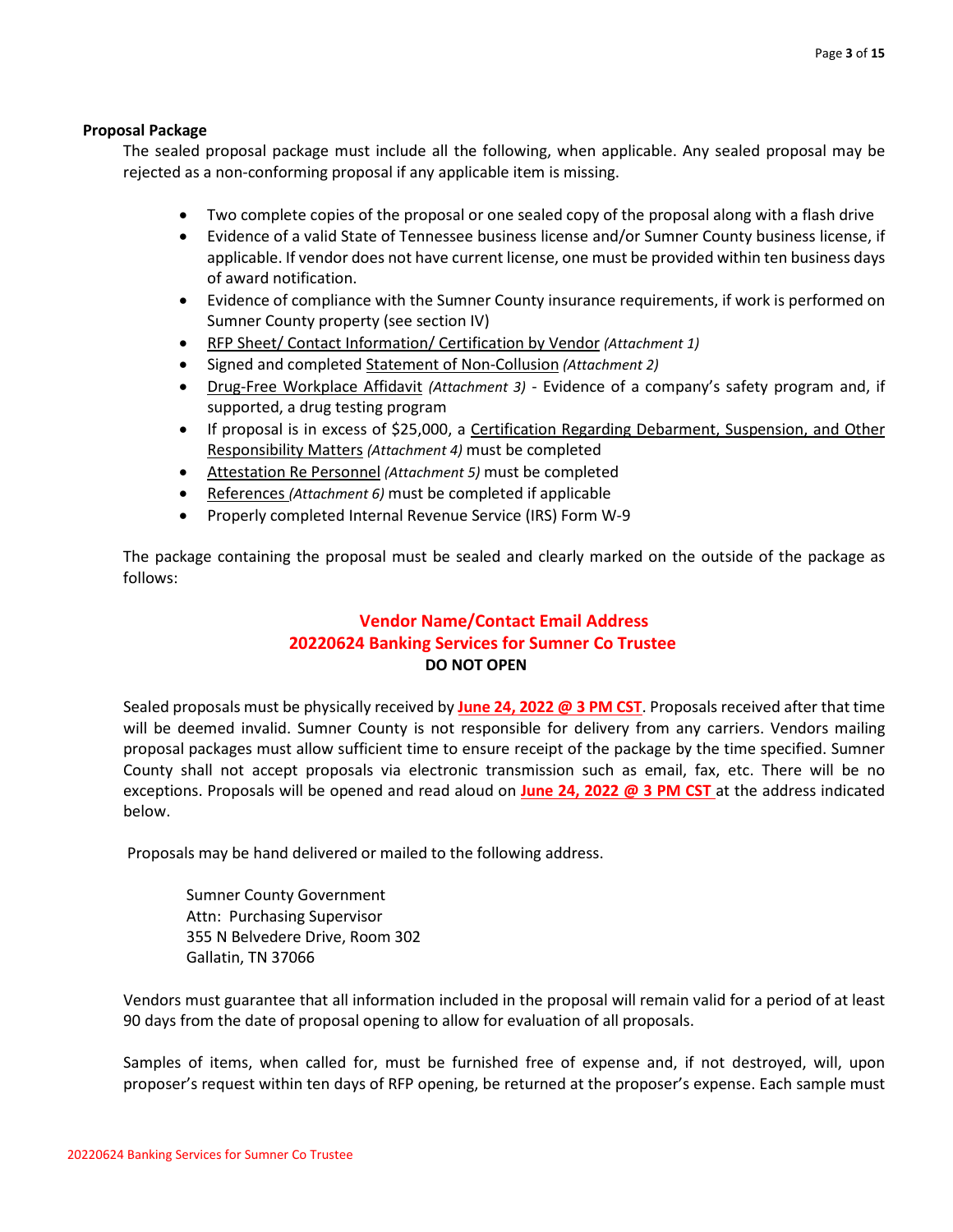be labeled with the proposer's name, manufacturer's brand name and number, RFP number, and item reference.

Sumner County is not responsible for any costs incurred by any vendor pursuant to the RFP. The vendor shall be responsible for all costs incurred in connection with the preparation and submission of its proposal.

# **II. Instructions for Proposal**

# A. Responses

- 1. Proposal must include point-by-point responses to the RFP.
- 2. No erasures or white-out permitted. Errors may be crossed out and corrections printed in ink or typewritten adjacent to the error and must be initialed in ink by person signing the proposal.
- 3. The number of calendar days in which delivery is to be made after the receipt of the order shall be stated in the RFP and may be a factor in making an award, price notwithstanding. If no delivery time is stated in the proposal, proposer agrees that the delivery is to be made within ten business days of order.
- 4. Transportation and delivery charges should be included in the price and be fully prepaid by the vendor to the destination specified in the RFP. Proposal prices shall include delivery of all items F.O.B. destination.
- 5. New materials and supplies must be delivered unless otherwise specifically called for in the RFP.
- 6. Payment terms must be specified in the proposal, including any discount for early payment. Partial payments will not be approved unless justification for such payment can be shown. Terms will be NET 30 days. Payment will not be made until the conditions and specifications of the RFP are inspected and approved as conforming by persons appointed by Sumner County.
- 7. Proposal must include a list of exceptions to the specifications, if any.
- 8. Proposal must include the legal name of the vendor and must be signed by a person legally authorized to bind the vendor to a contract.
- 9. Other than bonding requirements and business license, any and all proposal requirements must be met prior to submission. Bonding and business license requirements must be met before Sumner County signs contract.
- 10. The proposer understands and accepts the non-appropriation of funds provision of Sumner County.
- 11. If noted in the section "proposal specifications" or if later requested, the proposer will be required to provide a reference list of clients.
- 12. Sumner County is tax exempt. Vendor shall not include taxes in proposal. Vendors making improvements or additions to or performing repair work on real property for Sumner County are liable for any applicable sales or use tax on tangible personal property used in connection with the contract or furnished to vendors by the state for use under the contract.
- B. Vendors
	- 1. All vendors are required to have a current IRS Form W-9 on file with Sumner County. It can be obtained from the Internal Revenue Service's website a[t www.irs.gov.](http://www.irs.gov/)
	- 2. To comply with the Tennessee Lawful Employment Act (50-1-702 and 50-1-703), non-employees (individuals hired as independent contractors) must have on file any one of the following documents:
		- Valid Tennessee driver's license or photo identification issued by department of safety
		- Valid driver's license or photo identification from another state where the license requirements are at least as strict as those in Tennessee
		- U.S. birth certificate
		- Valid U.S. passport
		- U.S. certificate of birth abroad (DS-1350 or FS-545)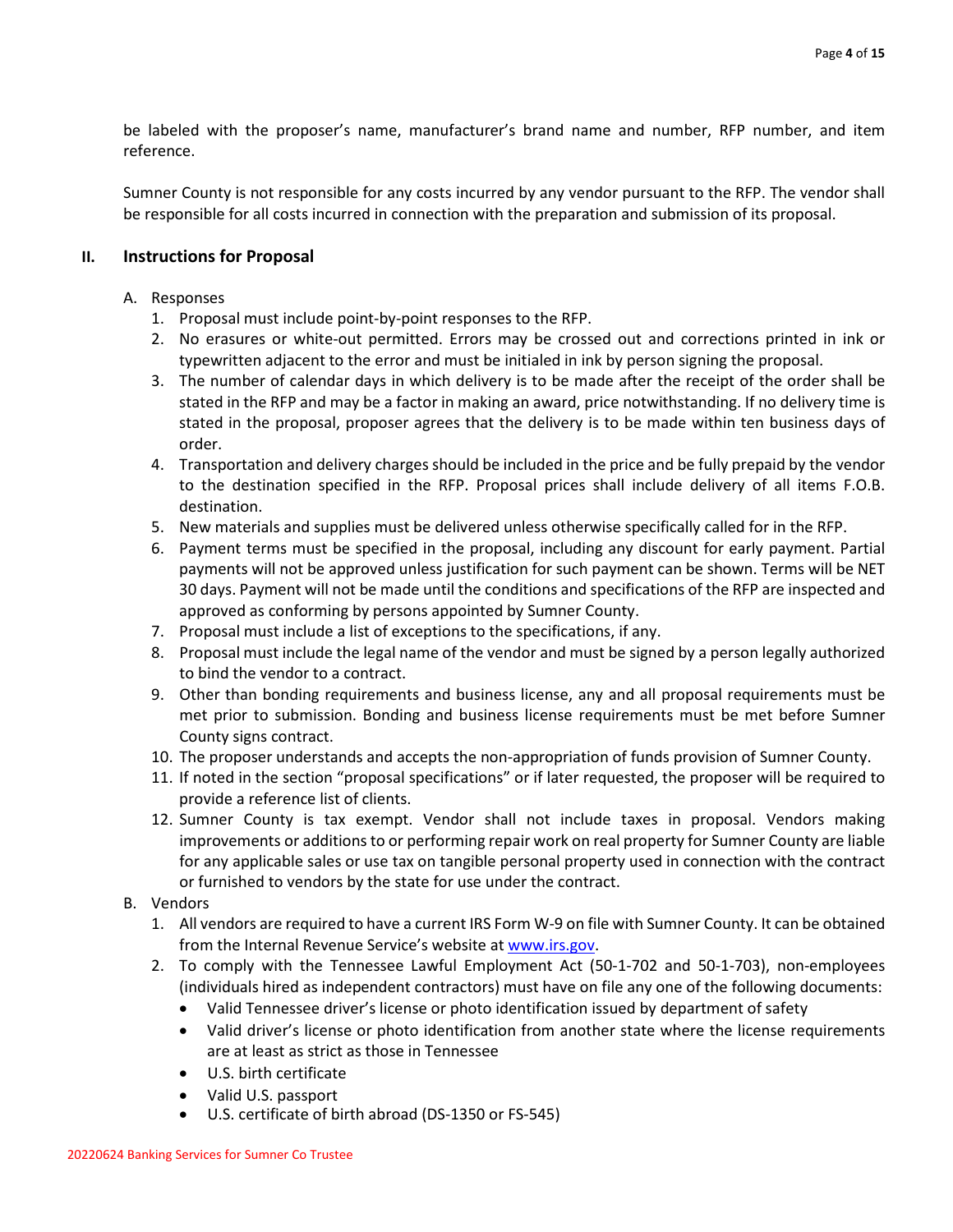- Report of birth abroad of a U.S. citizen (FS-240)
- Certificate of citizenship (N560 OR N561)
- Certificate of naturalization (N550, N570, or N578)
- U.S. citizen identification card (I-197 or I-179)
- Valid alien registration documentation or proof of current immigration registration recognized by the United States Department of Homeland Security that contains the individual's complete legal name and current alien admission number or alien file number (or numbers if the individual has more than one number).
- 3. If required, a Tennessee business license must be on file in the finance department. Evidence of the license must be provided within ten business days following notification of award. Otherwise, Sumner County may rescind its acceptance of the proposal.

#### **III. Insurance Requirements and Liability**

Each respondent to the RFP who may have employees, contractors, or agents working on Sumner County properties shall provide copies of current certificates for general and professional liability insurance and for workers' compensation at least which meet state standards. The owner or principal must also be insured by workers' compensation if they will be performing any of the services on Sumner County properties. There will be no exceptions to the insurance requirement. Proposer must indemnify and hold Sumner County harmless against any claim which might be filed against it. Proposer also understands that the evidence of required insurance must be submitted within ten business days, unless specified otherwise under RFP specifications, following notification of award; otherwise, Sumner County may rescind its acceptance of the proposal.

The vendor shall indemnify Sumner County against liability for any suits, actions, or claims of any character arising from or relating to the performance under this contract by the vendor or its subcontractors.

Sumner County has no obligation for the payment of any judgment, or the settlement of any claim made against the vendor or its subcontractors as a result of obligations under this contract.

#### **IV. Clarification and Interpretation of RFP**

The words "must" and "shall" in this RFP indicate mandatory requirements. Taking exception to any mandatory requirement shall be grounds for rejection of the proposal. There are other requirements Sumner County considers important but not mandatory. It is important to respond in a concise manner to each section of this document and submit an itemized list of all exceptions.

Any alterations to the document made by the proposer may be grounds for rejection of proposal, cancellation of any subsequent award or any other legal remedies available to Sumner County.

In the event that any interested vendor finds any part of the listed specifications, terms, or conditions to be discrepant, incomplete, or otherwise questionable in any respect, it shall be the responsibility of the concerned party to immediately notify Sumner County, via email at purchasing@sumnercountytn.gov, of such matters.

All questions, including any follow up questions, must be received by June 16, 2022. All inquiries to proposals will be posted on the Sumner County website a[t www.sumnercountytn.gov](http://www.sumnercountytn.gov/) under "Request for Proposal (RFP)" a minimum of 5 days before the proposal "deadline".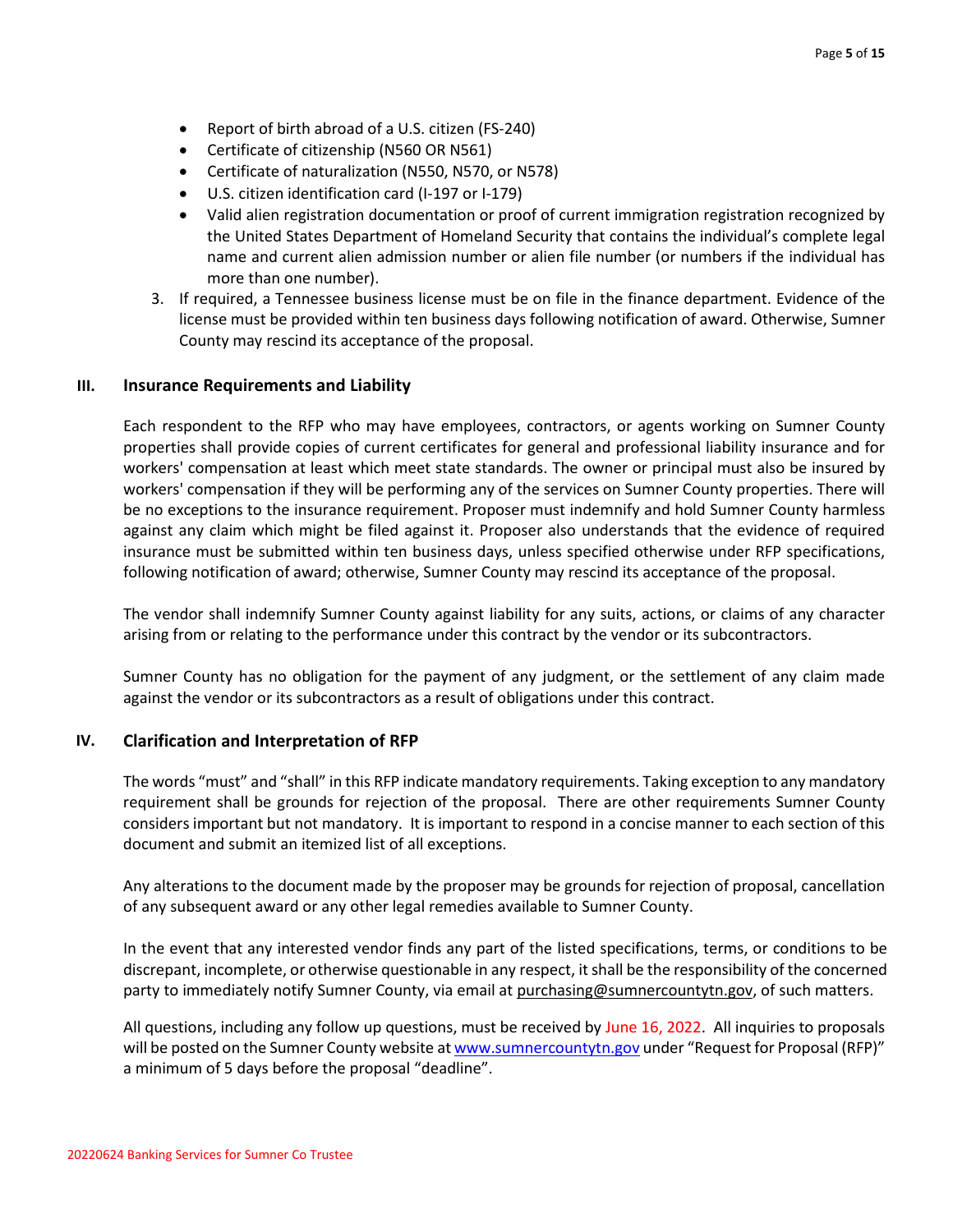Unauthorized contact regarding this RFP with employees or officials of Sumner County other than persons named below may result in disqualification from this procurement process.

Interested parties must direct all communication regarding this RFP to the following persons (please copy both on any email):

| <b>RFP Procedures:</b>          | <b>RFP Specifications:</b>   |
|---------------------------------|------------------------------|
| Mindy Currey                    | <b>Amanda Hodges</b>         |
| <b>Purchasing/Payroll Clerk</b> | $abodes@$ sumnercountytn.gov |
| 355 N. Belvedere Drive, RM 302  |                              |
| Gallatin, TN 37066              | <b>Cindy Williams</b>        |
| mcurrey@sumnercountytn.gov      | cwilliams@sumnercountytn.gov |
|                                 |                              |

#### **V. Bonding Requirements**

For any construction contracts, contractor shall first execute a good and solvent bond before the contract can be awarded. The bond shall be for no less than twenty-five percent of the contract price on all contracts in excess of \$100,000.

#### **VI. Withdrawal or Modification of Proposal**

Proposals may be withdrawn at any time for any reason. A withdrawn proposal may be resubmitted up to the time designated for the receipt of proposals provided it fully conforms to the same general terms and requirements.

#### **VII. Procedures for Evaluating Proposals and Awarding Contract**

In comparing the proposals to this RFP and making awards, Sumner County may consider such factors as the quality and thoroughness of a proposal, the record of experience, the references of the respondents, and the integrity, performance, and assurances in the proposal in addition to that of the proposal price. Sumner County reserves the right to ask questions of the proposer for clarification of proposal.

- Proposals will be examined for compliance with all requirements set forth herein.
- Proposals that do not comply shall be rejected without further evaluation.
- Proposals will be subjected to a technical analysis and evaluation.

#### **VIII. Awarding of or Right to Seek a New Proposal**

Sumner County reserves the right to accept or reject any and all proposals for any reason.Proposals will be awarded to the best overall respondent as determined by that which is in the best interests of Sumner County.

In case of vendor default, Sumner County may procure the articles or services from other sources and hold the defaulting vendor responsible for any resulting cost. If the awarded vendor violates any terms of their proposal, the contract, Sumner County policy, or any law, they may be disqualified from proposing for a period of two years for minor violations or longer for major violations. Proposals from disqualified proposers will not be accepted during the period of disqualification.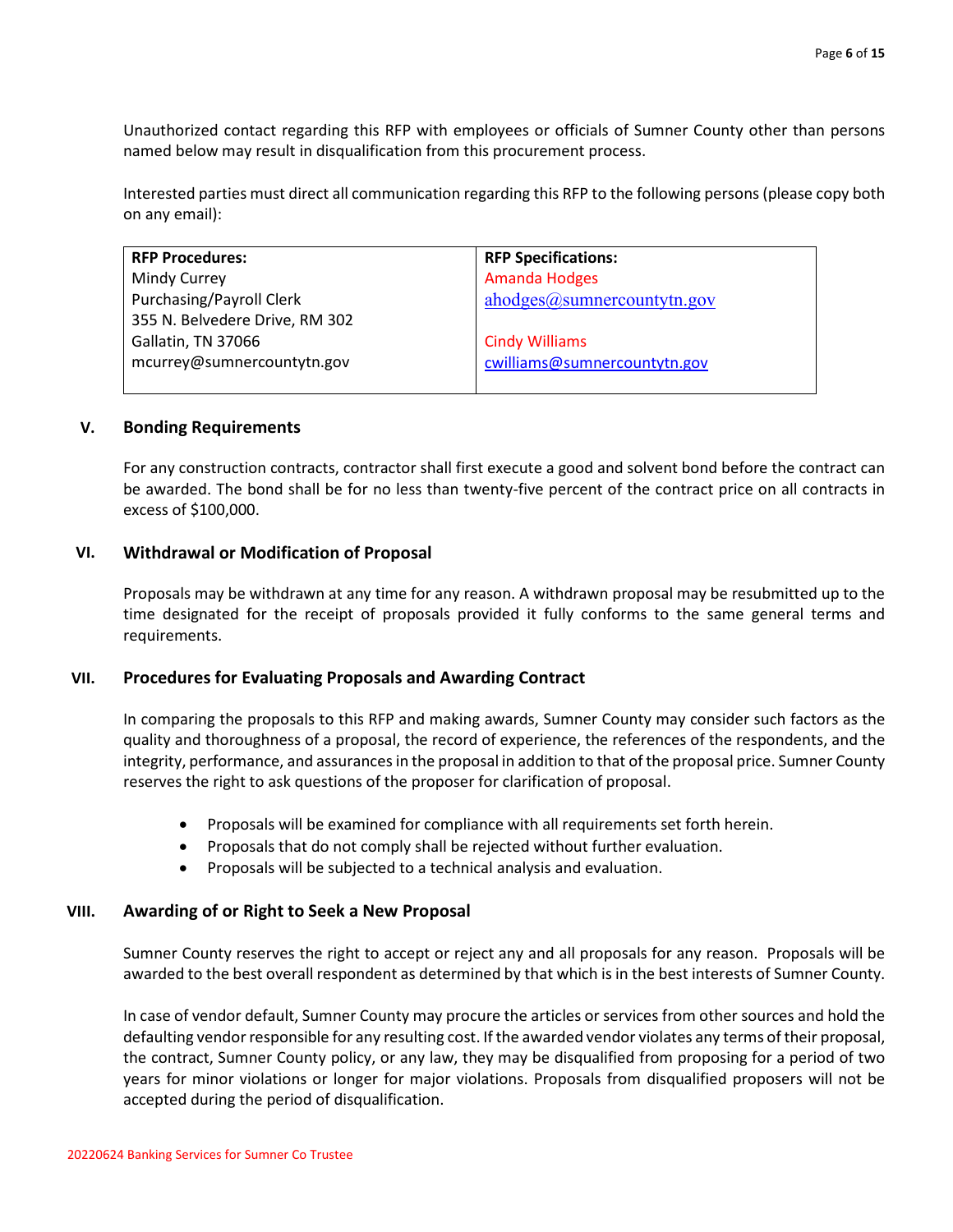# **IX. Open Records**

After a proposal is awarded, all proposals will be subject to the Tennessee Open Records Act and will be available to the public upon written request. Instructions can be found under the law director's tab on the Sumner County website [\(www.sumnercountytn.gov\)](http://www.sumnercountytn.gov/). Summary information on proposals submitted will be posted on the Sumner County Finance website under the "Purchasing" tab.

# **X. Assignment**

Neither the vendor nor Sumner County may assign this agreement without prior written consent of the other party.

## **XI. Inspection of Purchases**

Articles received which are not equivalent will not be accepted. Vendor will be responsible for return of items. Sumner County shall have a reasonable period in which to inspect and accept or reject materials without liability. If necessity requires Sumner County to use nonconforming materials, an appropriate reduction in payment may be made.

## **XII. Invoicing**

Invoices are to be submitted to:

Sumner County Trustee's Office 355 N Belvedere Dr, RM 107 Gallatin, TN 37066

The vendor must provide an invoice(s) detailing the payment terms, the amount(s) due, and the due date. All invoices shall indicate any prepayment discounts.

## **XIII. Contract Nullification**

Sumner County may nullify the contract at any time if, in the judgment of Sumner County, the vendor(s) has failed to comply with the terms of the agreement. In the event of nullification, any payment due in arrears will be made to the vendor(s), but no further sums shall be owed to the vendor(s). The agreement between Sumner County and the vendor (s) is contingent upon an approved annual budget allotment, and it is subject, with thirty days notification, to restrictions or cancellation if budget adjustments are deemed necessary by Sumner County.

## **XIV. Applicable Law**

Sumner County is an equal opportunity employer. Sumner County does not discriminate towards any individual or business based on race, sex, color, age, religion, national origin, disability, or veteran status.

The successful vendor agrees he/she shall comply with all local, state, and federal laws, rules, and regulations including, but not limited to, the Rehabilitation Act of 1973 and the Americans with Disabilities Act.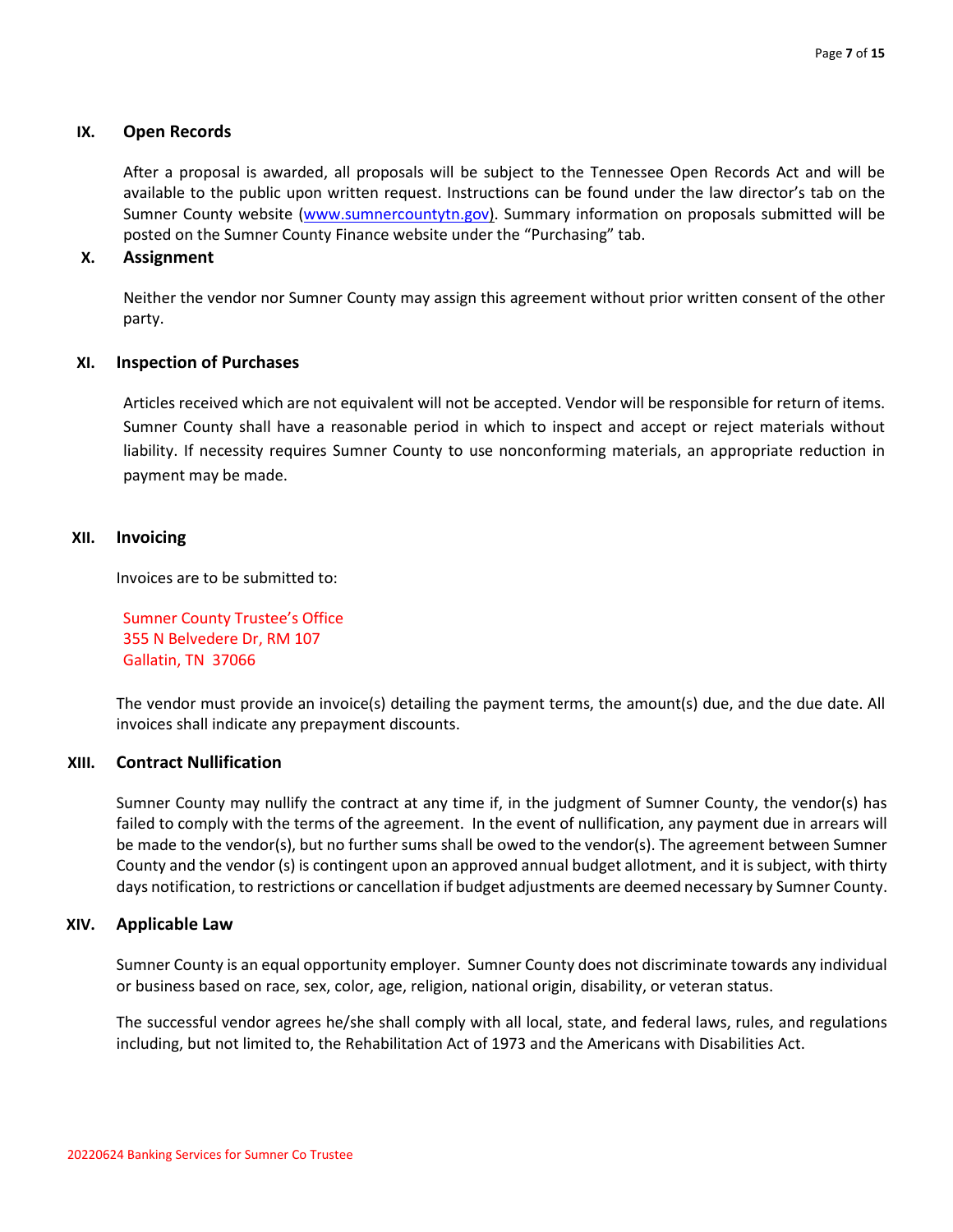In the event any claims should arise with regard to this contract for a violation of any such local, state, or federal laws, rules, or regulations, the provider will indemnify and hold Sumner County harmless for any damages, including court costs or attorney fees, which might be incurred.

Any contract will be interpreted under the laws of the State of Tennessee.

Sumner County does not enter contracts that provide for mediation or arbitration.

Any action arising from any contract made from these specifications shall be brought in the state courts in Sumner County, Tennessee or in the United States Federal District Court for the Middle District of Tennessee.

Additionally, it is a violation of state statutes to purchase materials, supplies, services, or any other item from a vendor that is a commissioner, official, employee, or board member that has any financial or beneficial interest in such transaction.

#### **XV. Data Privacy and Security**

Personal information (PI) includes but is not limited to that information protected by HIPAA, the HITECH Act, or Gramm-Leach-Bliley or such information which would allow a third party to gain access to the personal, medical, or financial records of any party. Vendor represents and warrants that its collection, access, use, storage, disposal, and disclosure of PI complies with all applicable federal and state privacy and data protection laws. Vendor represents and warrants that vendor will maintain compliance with SSAE16 standard and shall undertake any audits and risk assessments vendor deems necessary to maintain compliance with SSAE16. Vendor shall provide Sumner County with the name and contact information for an employee of vendor who shall serve as Sumner County's primary security contact and shall be available to assist customer in a timely manner, as a contact in resolving obligations associated with any security incident in which it is reasonably suspected that there has been a breach of information security. Vendor shall mitigate or resolve any security incident at vendor's expense and in accordance with application privacy rights, laws, regulations, and standards. Vendor shall reimburse Sumner County for actual costs incurred by Sumner County in responding to and mitigating damages caused by any security incident, including all costs of notice and/or remediation incurred under applicable law as a result of the security incident.

#### **XVI. Iran Divestment Act**

By submission of this proposal, each proposer and each person signing on behalf of any proposer, and in the case of a joint proposal, each party thereto, certifies as to its own organization, under penalty of perjury, that to the best of its knowledge and belief that each proposer is not on the list created pursuant to T.C.A. § 12-12- 106.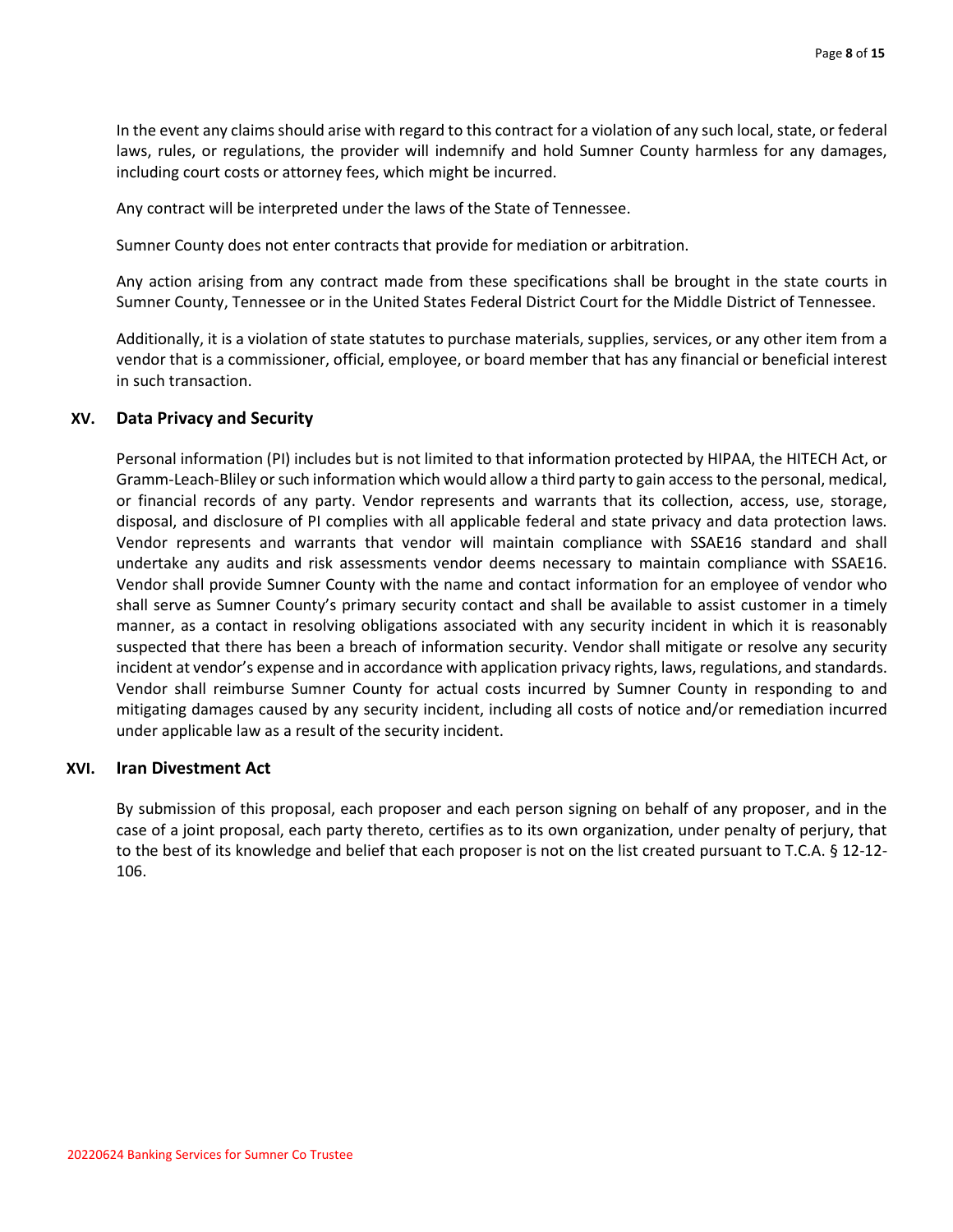|  |  | ATTACHMENT 1 - RFP Sheet/Contact Information/Certification by Vendor |  |
|--|--|----------------------------------------------------------------------|--|
|--|--|----------------------------------------------------------------------|--|

Sumner County Government 355 N Belvedere Drive, Room 302, Gallatin, TN 37066

| <b>Company Legal Name:</b>                                                                                                                                                                                                  |                                                                                                                                                                                                                                | <u> 1989 - Johann Stoff, amerikansk politiker (d. 1989)</u>                                                                                                                                  |                                                                            |
|-----------------------------------------------------------------------------------------------------------------------------------------------------------------------------------------------------------------------------|--------------------------------------------------------------------------------------------------------------------------------------------------------------------------------------------------------------------------------|----------------------------------------------------------------------------------------------------------------------------------------------------------------------------------------------|----------------------------------------------------------------------------|
| <b>Company Official Address:</b>                                                                                                                                                                                            |                                                                                                                                                                                                                                |                                                                                                                                                                                              |                                                                            |
|                                                                                                                                                                                                                             |                                                                                                                                                                                                                                |                                                                                                                                                                                              |                                                                            |
| Company Website:                                                                                                                                                                                                            |                                                                                                                                                                                                                                |                                                                                                                                                                                              |                                                                            |
| Company Phone:                                                                                                                                                                                                              |                                                                                                                                                                                                                                |                                                                                                                                                                                              |                                                                            |
| Date:                                                                                                                                                                                                                       | Proposal Valid Thru Date:                                                                                                                                                                                                      |                                                                                                                                                                                              | the control of the control of the control of the control of the control of |
| Proposal Number/Title: 20220624 Banking Services for Sumner Co Trustee<br>Deadline:<br>June 24, 2022 @ 3 PM CST<br>Proposal Amount: Fill out, if applicable (for multiple years) $\Box$ check box if price list is attached |                                                                                                                                                                                                                                |                                                                                                                                                                                              |                                                                            |
|                                                                                                                                                                                                                             | Year                                                                                                                                                                                                                           | Amount<br><u> 1980 - Johann John Stein, marwolaeth a bhann an t-Amhainn an t-Amhainn an t-Amhainn an t-Amhainn an t-Amhain</u><br><u> 1989 - Johann Stoff, amerikansk politiker (* 1908)</u> |                                                                            |
| Contact person for project administration:                                                                                                                                                                                  |                                                                                                                                                                                                                                |                                                                                                                                                                                              |                                                                            |
|                                                                                                                                                                                                                             |                                                                                                                                                                                                                                |                                                                                                                                                                                              |                                                                            |
| Email:                                                                                                                                                                                                                      |                                                                                                                                                                                                                                | <u> 1989 - Johann Stoff, amerikansk politiker (* 1908)</u>                                                                                                                                   |                                                                            |
| <b>Certification by Vendor:</b>                                                                                                                                                                                             | in the second contract of the second contract of the second contract of the second contract of the second contract of the second contract of the second contract of the second contract of the second contract of the second c |                                                                                                                                                                                              |                                                                            |

I, the undersigned, certify that on behalf of vendor, I am authorized to attest and obligate the above certification and to legally bind vendor to these terms, conditions, and obligations.

Authorized Company Representative Name and Title (printed)

Authorized Company Representative (signature)

 $\overline{\phantom{a}}$ 

Date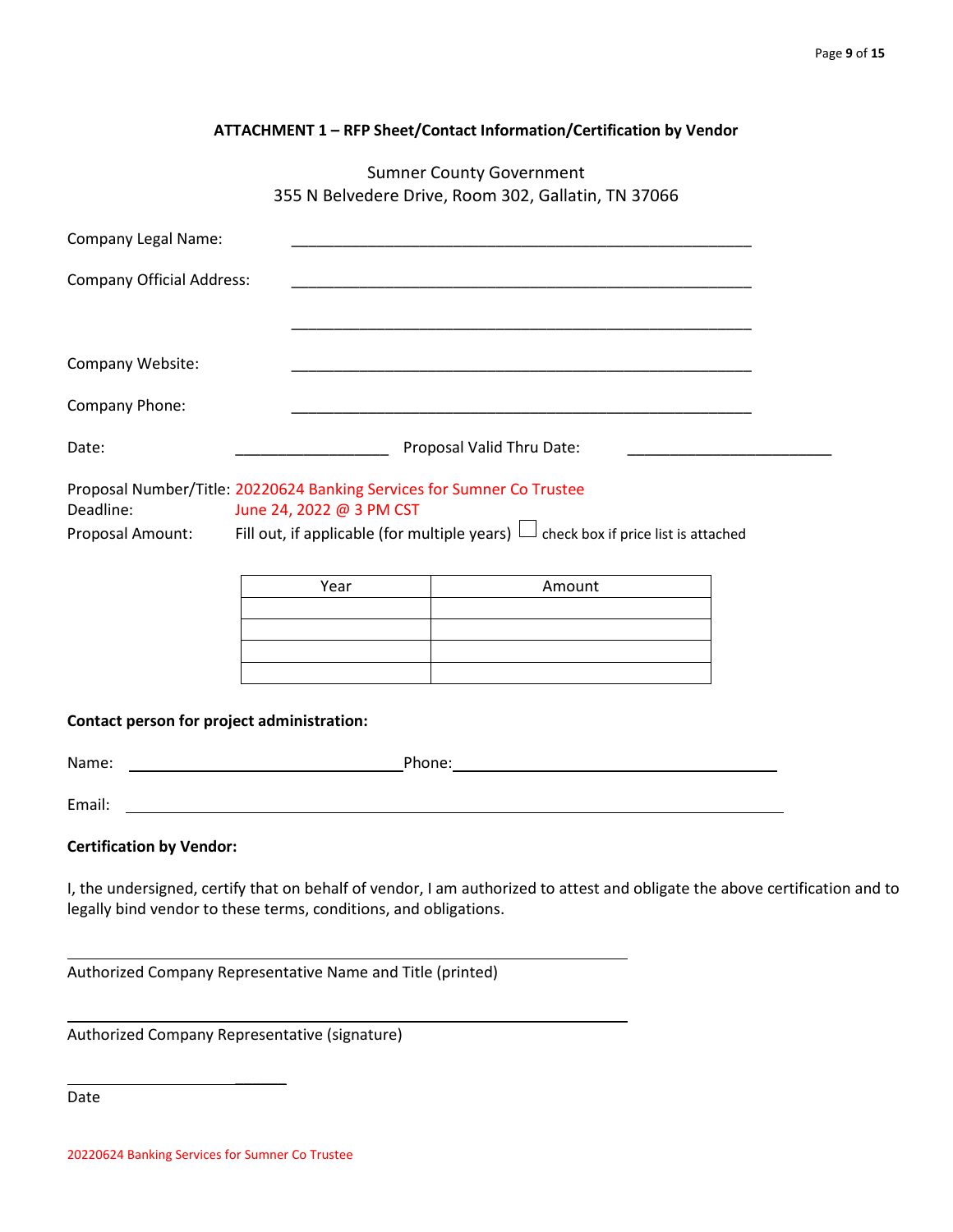## **ATTACHMENT 2 – Statement of Non-Collusion**

The undersigned affirms they are duly authorized to execute this contract. This company, corporation, firm, partnership or individual has not prepared this proposal in collusion with any other respondent. The contents of this proposal as to prices, terms, or conditions of said proposal have not been communicated by the undersigned nor by any employee or agent to any other person engaged in this type of business prior to the official opening of this proposal.

| Company: |                                                            |  |
|----------|------------------------------------------------------------|--|
| Address: |                                                            |  |
| Phone:   |                                                            |  |
|          | Authorized Company Representative Name and Title (printed) |  |
|          | Authorized Company Representative (signature)              |  |

Date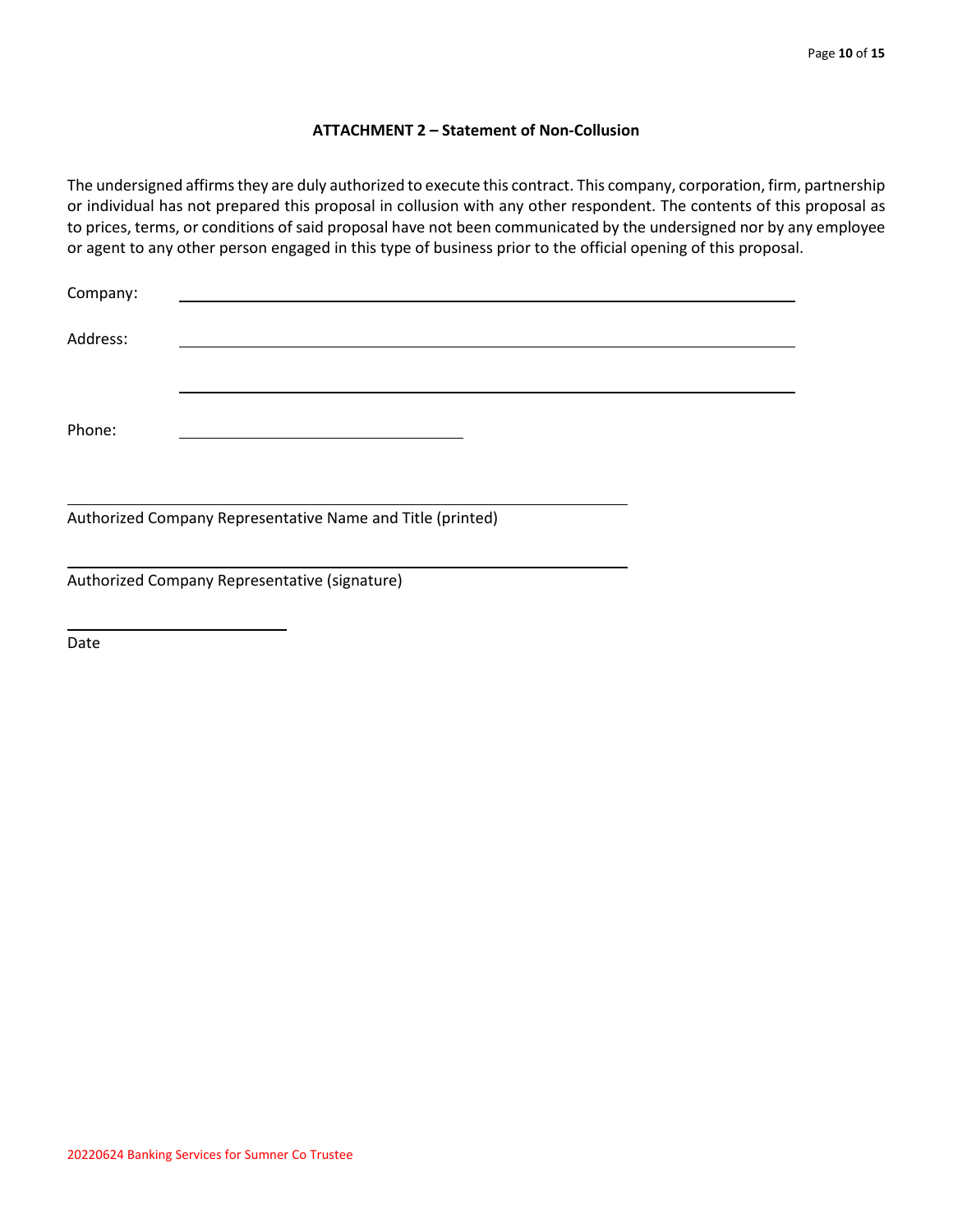# **ATTACHMENT 3 – Drug Free Workplace**

The Sumner County Government is committed to maintaining a safe and productive work environment for its employees and to providing high quality service to its citizens. The goal of this policy is for Sumner County employees and vendors to remain, or become and remain, drug-free. Abuse of and dependency on alcohol and/or drugs can seriously affect the health of employees, vendors, and citizens, can jeopardize personal safety, can impact the safety of others, and can impair job performance.

Drug-Free Workplace Act of 1988 – Sumner County Government is governed by the Drug-Free Workplace Act of 1988 (Pub. L. 100-690, Title V, Subtitle D).

Omnibus Transportation Employee Testing Act of 1991 – Sumner County Government is governed by the Omnibus Transportation Employee Testing Act of 1991 (Pub. L. 102-143, Title V).

Right to an Alcohol and Drug-Free Workplace - Employees have the right to work in an alcohol and drug-free environment and to work with persons free from the effects of alcohol and/or drugs.

Required Alcohol and Drug Tests - Alcohol and drug testing for safety sensitive employees shall be in accordance with the provisions contained in the Sumner County Alcohol and Drug Policy adopted by departments which have safety sensitive positions.

Contracts – Any vendors providing goods or services to Sumner County Government must comply with all state and federal drug free workplace laws, rules and regulations and so certify this compliance by completion of the DRUG-FREE WORKPLACE AFFIDAVIT *(Attachment 3, page 2)*.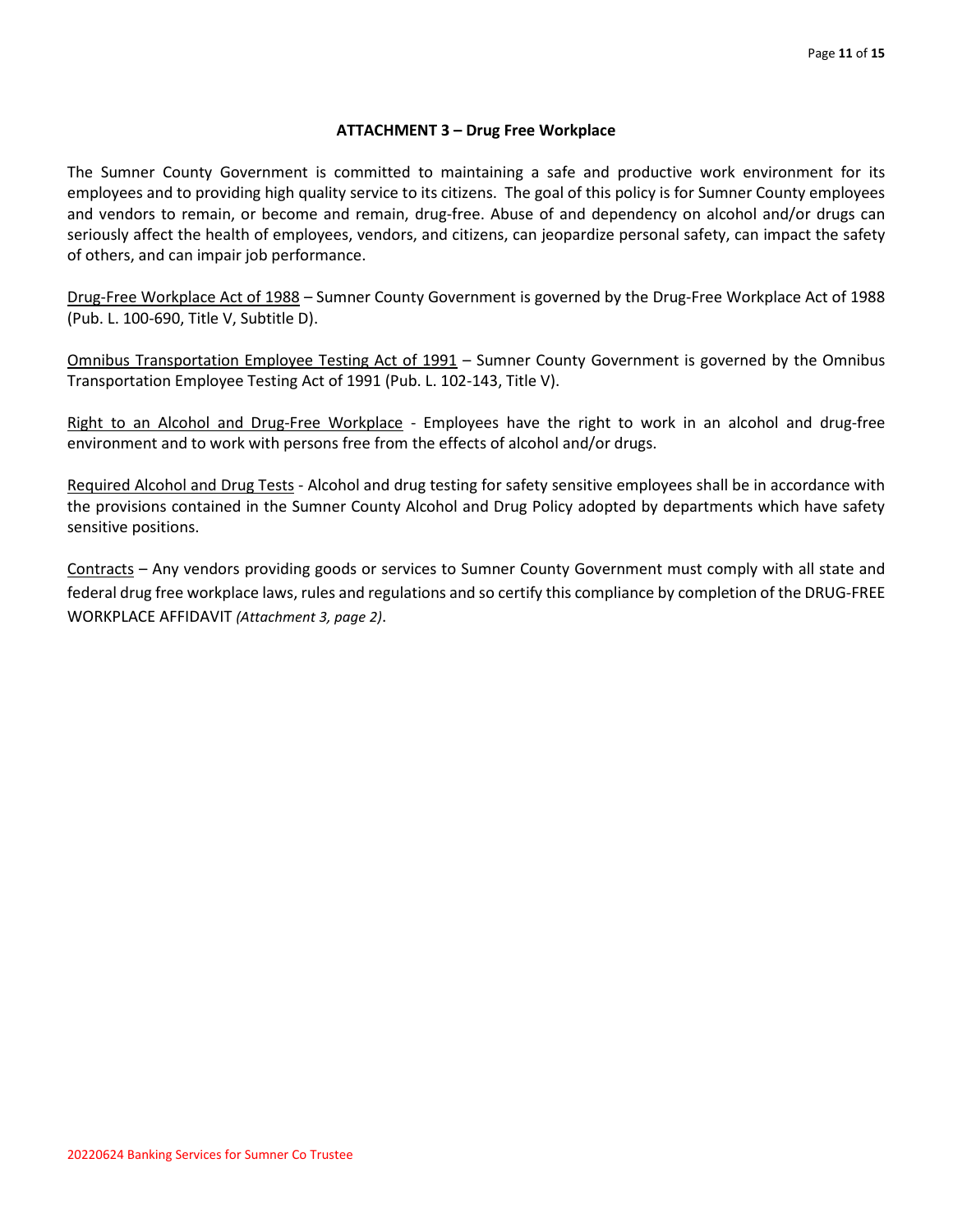# **ATTACHMENT 3 (page 2) – Drug Free Workplace Affidavit**

STATE OF

COUNTY OF

The undersigned, principal officer of the state of the state of the state of the or more of five or more employees contracting with Sumner County Government to provide goods or services, hereby states under oath as follows:

- 1. The undersigned is a principal officer of (hereinafter referred to as the "company") and is duly authorized to execute this affidavit on behalf of the company.
- 2. The company submits this affidavit on behalf of the company.
- 3. The company is in compliance with all state and federal laws, rules, and regulations requiring a drug-free workplace program.

Further affiant saith not.

Principal Officer (printed)

Principal Officer (signature)

STATE OF

COUNTY OF

Before me personally appeared , with whom I am personally acquainted (or proved to me based on satisfactory evidence) and who acknowledged that such person executed the foregoing affidavit for the purposes therein contained.

| Witness my hand and seal at the office this | dav of |  |
|---------------------------------------------|--------|--|
|---------------------------------------------|--------|--|

Notary Public

My commission expires: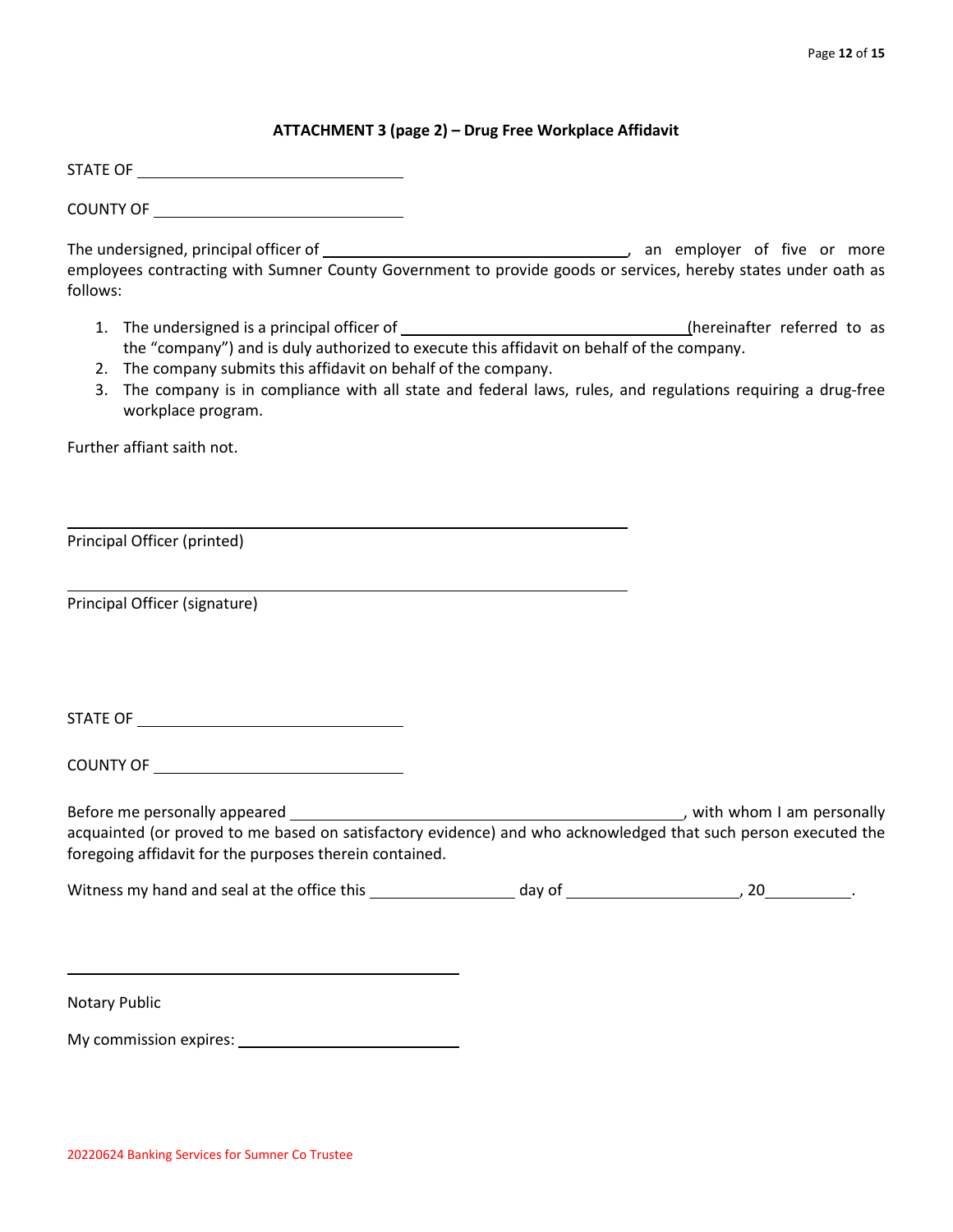# **ATTACHMENT 4 – Certification Regarding Debarment, Suspension, and Other Responsibility Matters**

The prospective participant certifies, to the best of its knowledge and belief, that it and its principals:

- 1. Are not presently debarred, suspended, proposed for debarment, declared ineligible or voluntarily excluded from participation in transactions under federal non-procurement programs by any federal department or agency.
- 2. Have not, within the three-year period preceding the proposal, had one or more public transactions (federal, state, or local) terminated for cause or default; and
- 3. Are not presently indicted or otherwise criminally or civilly charged by a government entity (federal, state, or local) and have not, within the three-year period preceding the proposal, been convicted, or had a civil judgement rendered against it
	- For the commission of fraud or a criminal offense in connection with obtaining, attempting to obtain, or performing a public transaction (federal, state, or local) or a procurement contract under such a public transaction.
	- For the violation of federal or state antitrust statutes, including those proscribing price fixing between competitors, the allocation of customers between competitors, or proposal rigging; or
	- For the commission of embezzlement, theft, forgery, bribery, falsification, or destruction of records, making false statements, or receiving stolen property.

I understand that a false statement on this certification may be grounds for rejection of this proposal or termination of the award. In addition, under 18 U.S.C. § 1001, a false statement may result in a fine of up to \$10,000 or imprisonment for up to five years, or both.

Company Legal Name

Authorized Company Representative Name and Title (printed)

Authorized Company Representative (signature)

 $\overline{\phantom{a}}$ 

Date

\_\_\_\_\_ I am unable to certify to the above statement. Attached is my explanation.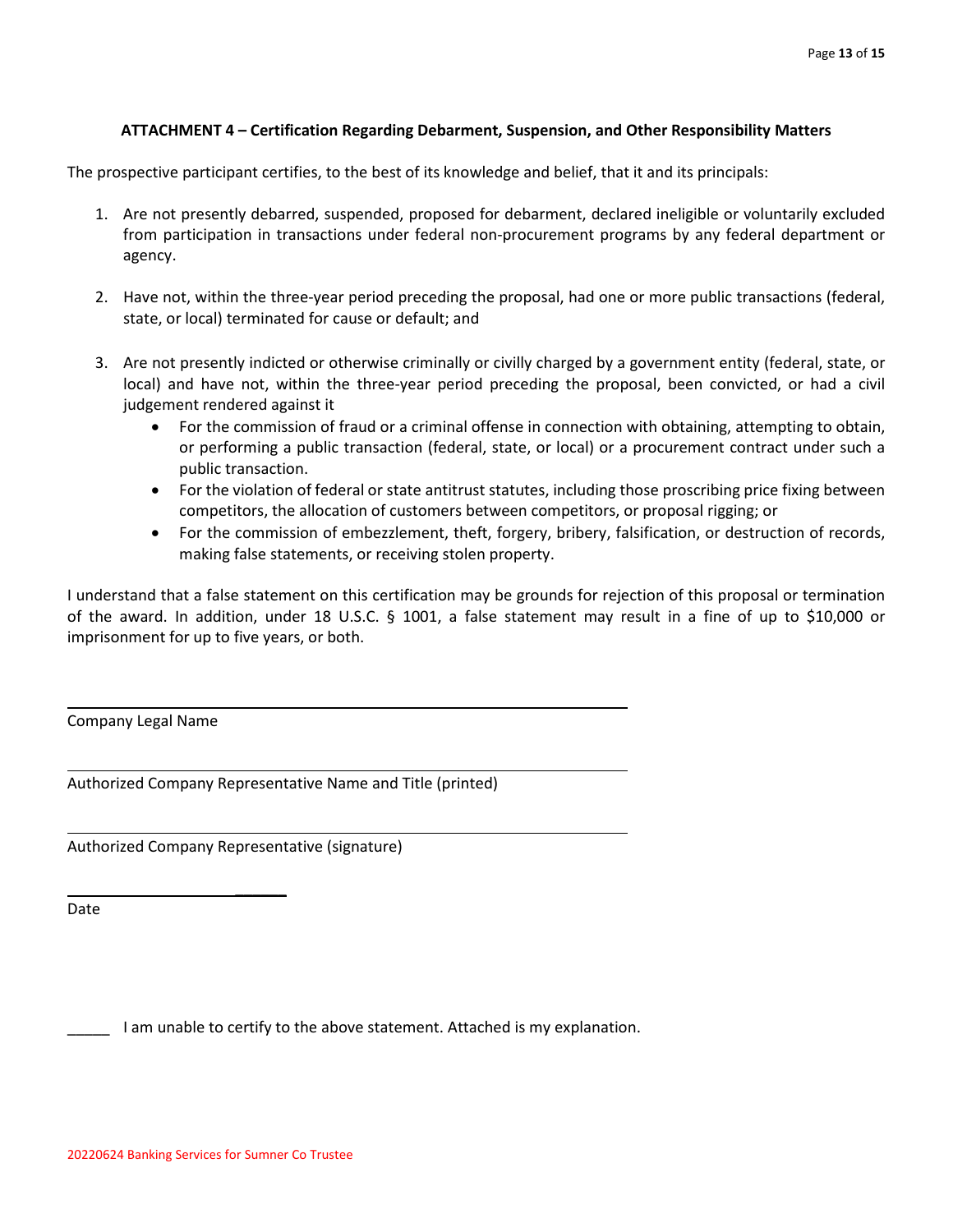# **ATTACHMENT 5 – Attestation Re Personnel**

# **ATTESTATION RE PERSONNEL USED IN CONTRACT PERFORMANCE**

| Company Legal Name:                                                    |  |
|------------------------------------------------------------------------|--|
| Federal Employer Identification Number (or<br>Social Security Number): |  |

The contractor, identified above, does hereby attest, certify, warrant, and assure that the contractor shall not knowingly utilize the services of an illegal immigrant in the performance of this contract and shall not knowingly utilize the services of any subcontractor who will utilize the services of an illegal immigrant in the performance of this contract.

Authorized Company Representative Name and Title (printed)

Authorized Company Representative (signature)

 $\overline{\phantom{a}}$ 

Date